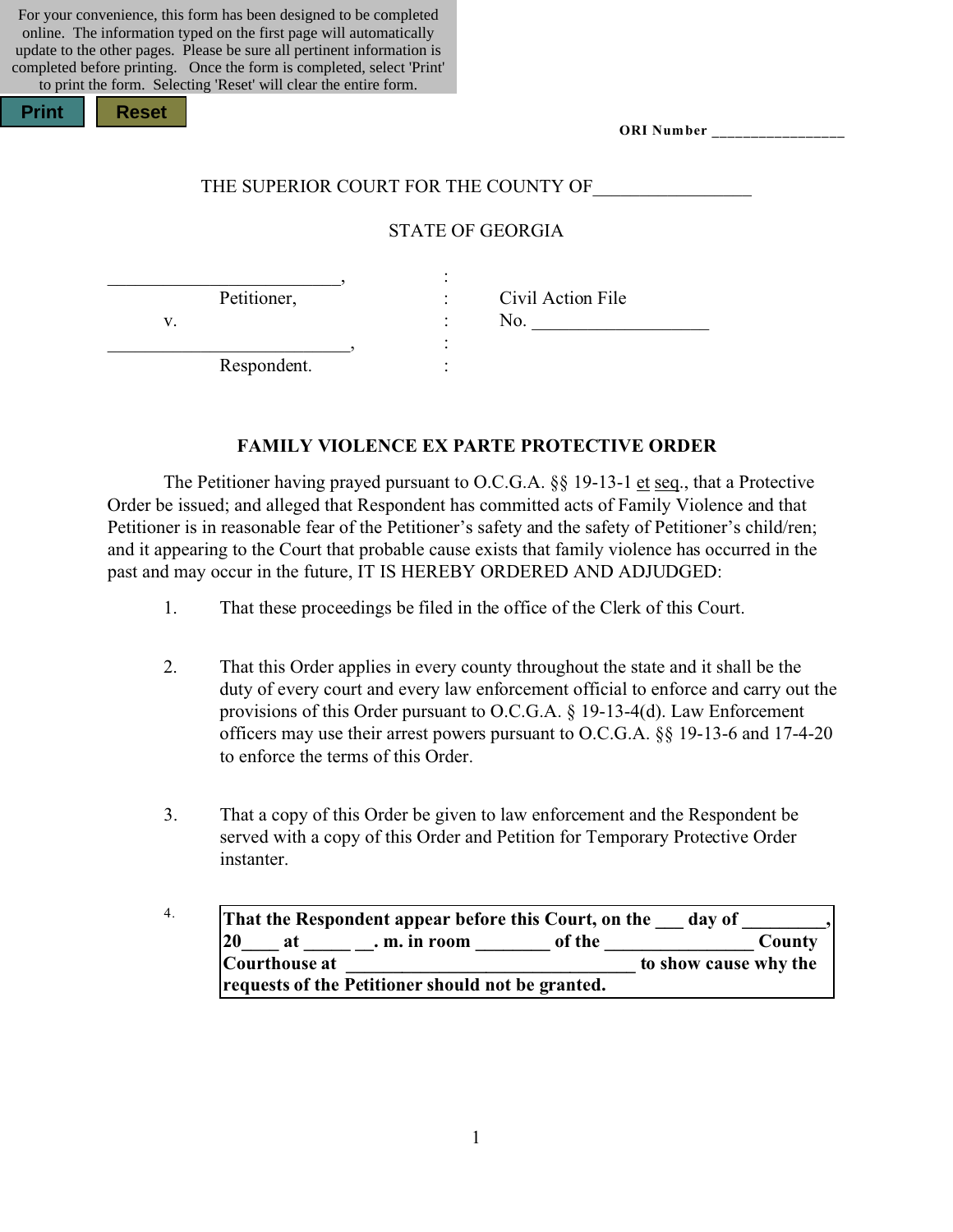- 5. That Respondent is hereby enjoined and restrained from doing, or attempting [pco01] to do, or threatening to do, any act of injury, maltreating, molesting, following, harassing, harming or abusing the Petitioner and/or the minor child/ren in any manner. Respondent is not to interfere with Petitioner's travel, transportation, or communication. Respondent shall not follow, place under surveillance, or contact the Petitioner at any place of the Petitioner for the purpose of harassing and intimidating the Petitioner.
- 6. That the Respondent is enjoined and restrained from doing or threatening to do [pco02] any act of injury, maltreating, molesting, harassing, harming, or abusing the Petitioner's family or household.
- 7. That this Court determined that it had jurisdiction over the parties and the subject matter under the laws of the State of Georgia and the Court ordered that the Respondent be given reasonable notice and opportunity to be heard sufficient to protect the Respondent's due process rights. This Order shall be presumed valid and pursuant to 18 U.S.C. § 2265(a) shall be accorded **full faith and credit** by any other state or local jurisdiction and shall be enforced as if an Order of the enforcing state or jurisdiction.

### *ONLY THE FOLLOWING THAT ARE INITIALED BY THE JUDGE SHALL APPLY.*

- \_\_\_\_\_ 8. That until further Order by this Court, Petitioner is awarded sole and exclusive use  $[pcc03]$  of the family residence at
- 9. Respondent is ordered to leave the family residence immediately and law enforcement (sheriff or police department) is ordered to assist Petitioner in returning to the family residence and the removal of the Respondent. Respondent is to immediately surrender to law enforcement (sheriff or police department) all and any keys, garage door openers and other security devices to the family residence and law enforcement is to insure that these are given to the Petitioner.
	- \_\_\_\_\_ 10. Respondent is ordered to provide suitable alternate housing for Petitioner and/or Petitioner's children by  $, 20$ .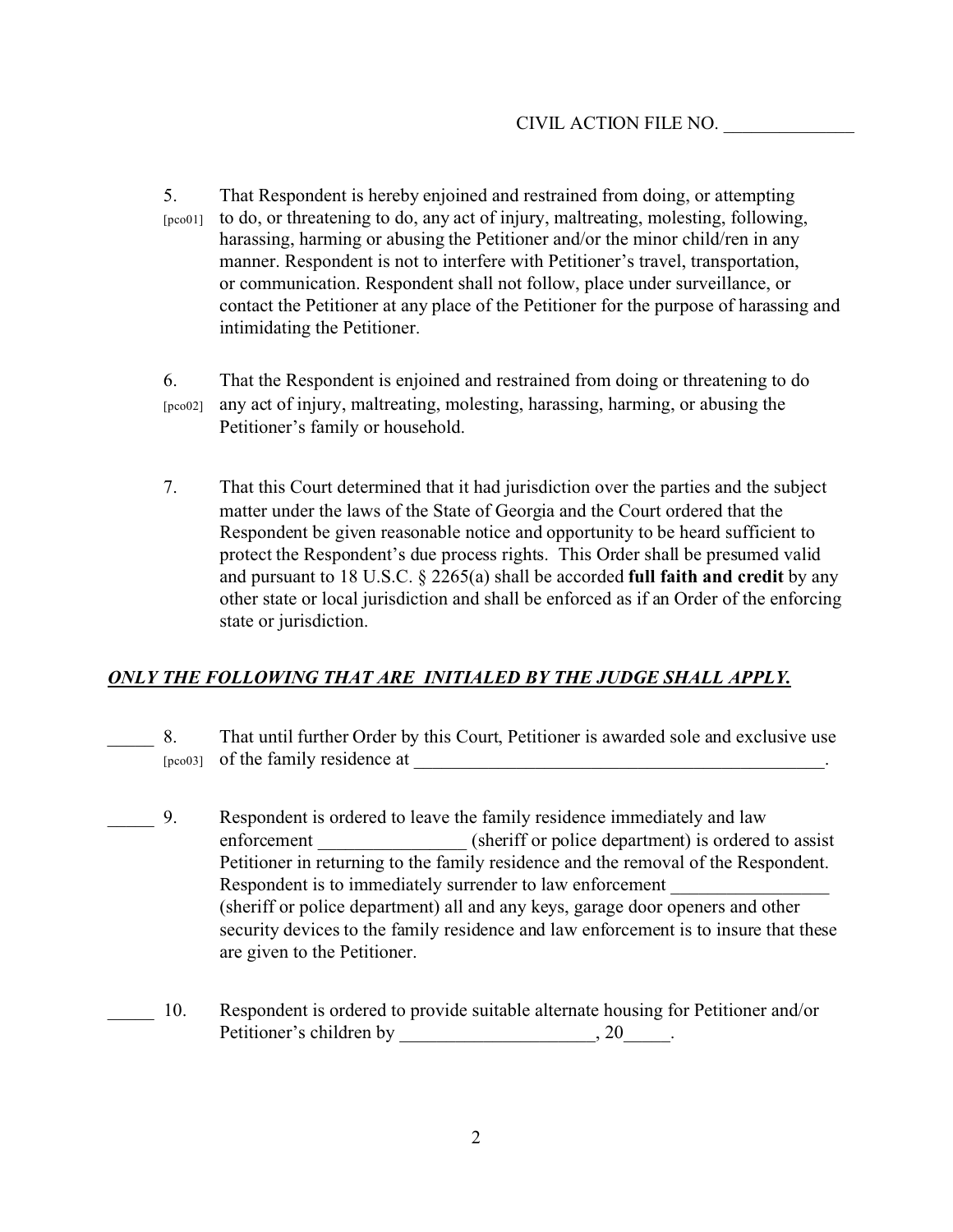| 11.                   | Petitioner's address is ordered to be kept confidential.                                                                                                                                                                                                                                                                                                     |  |  |  |  |
|-----------------------|--------------------------------------------------------------------------------------------------------------------------------------------------------------------------------------------------------------------------------------------------------------------------------------------------------------------------------------------------------------|--|--|--|--|
| 12.<br>[ $pco04$ ]    | Respondent is ordered to stay away from Petitioner's and Petitioner's minor<br>residence or workplace or school of Petitioner and/or Petitioner's minor child/ren.                                                                                                                                                                                           |  |  |  |  |
| 13.<br>[ $pco01,04$ ] | That until further Order of this Court, Respondent is restrained and enjoined from<br>approaching within _______ yards of Petitioner and/or Petitioner's minor child/ren.                                                                                                                                                                                    |  |  |  |  |
| 14.<br>[pco05]        | Respondent is ordered not to have any contact, direct, indirect or through another<br>person with Petitioner, by telephone, pager, fax, e-mail or any other means of<br>communication except as specified in this Order.                                                                                                                                     |  |  |  |  |
| 15.                   | That Petitioner is awarded temporary custody of the minor child/ren, namely:<br>$DOB$ <sub>____</sub><br>$\begin{tabular}{c} DOB \hspace{0.09cm}--\hspace{0.09cm} 00 & sex \hspace{0.09cm}--\hspace{0.09cm}--\hspace{0.09cm} \end{tabular}$<br>DOB <sub>1</sub><br>sex<br>Respondent is ordered not to interfere with the physical custody of the child/ren. |  |  |  |  |
| [ $pco06$ ]           | Check here <i>only if Respondent</i> is awarded temporary custody of child/ren.                                                                                                                                                                                                                                                                              |  |  |  |  |
| 16.                   | That Respondent is ordered to pay temporary child support for the minor child/ren<br>to Petitioner in the amount of \$________ every ________ beginning _________,<br>All payments shall be made by or to: _____ income deduction order<br>child support receiver<br>by mail directly to the Petitioner<br>or                                                |  |  |  |  |
| 17.                   | That Respondent is ordered to pay temporary support for the Petitioner in the<br>amount of \$____________ every ________________beginning ________________________<br>All payments shall be made by or to: _____ income deduction order<br>___ child support receiver<br>by mail directly to the Petitioner                                                  |  |  |  |  |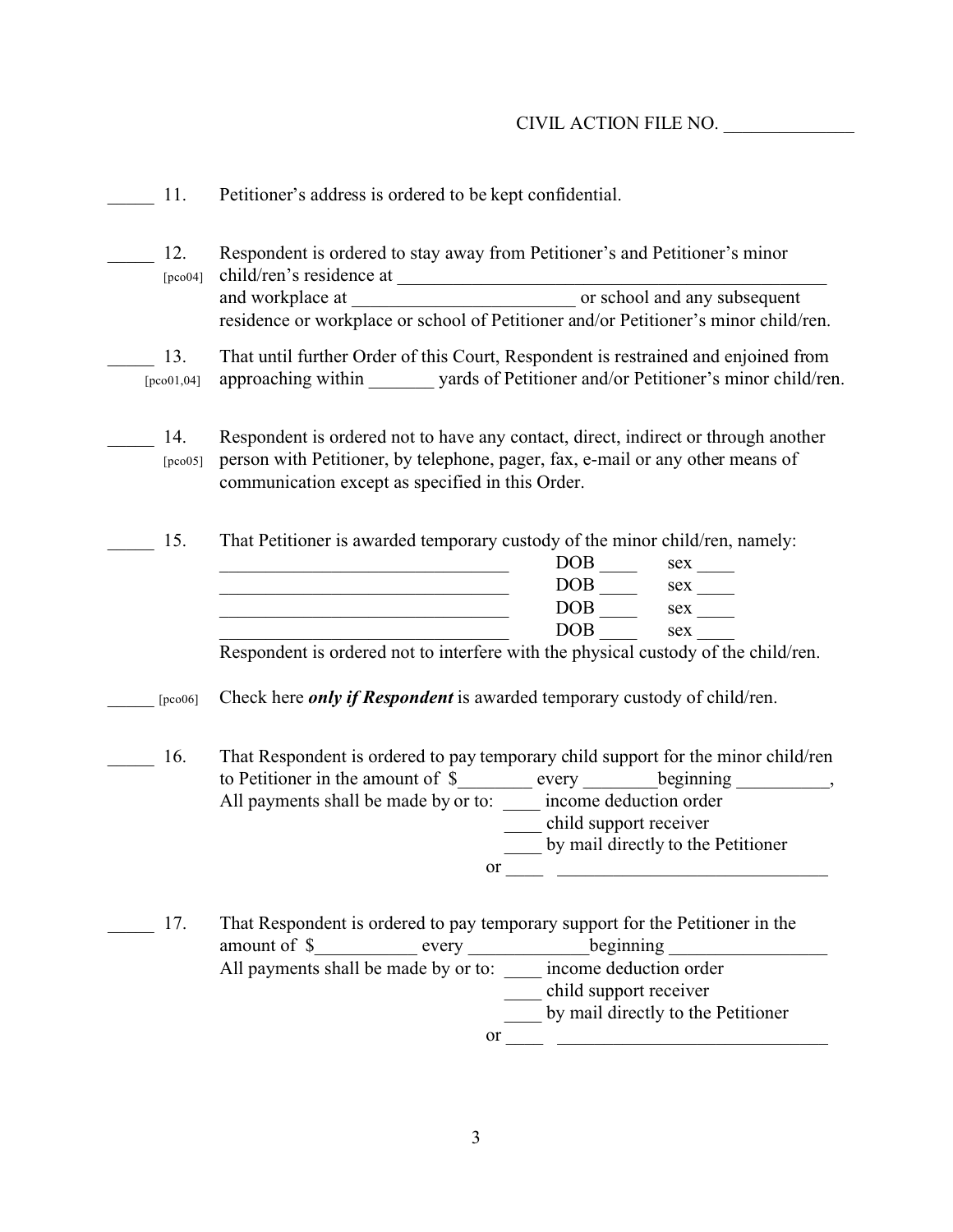18. That Respondent, only when accompanied by local law enforcement, shall be able to remove his/her clothing and personal items from the residence as follows: \_\_\_\_\_\_\_\_\_\_\_\_\_\_\_\_\_\_\_\_\_\_\_\_\_\_\_\_\_\_\_\_\_\_\_\_\_\_\_\_\_\_\_\_\_\_\_\_\_\_\_\_\_\_\_\_\_\_\_\_\_\_\_\_\_\_\_ \_\_\_\_\_\_\_\_\_\_\_\_\_\_\_\_\_\_\_\_\_\_\_\_\_\_\_\_\_\_\_\_\_\_\_\_\_\_\_\_\_\_\_\_\_\_\_\_\_\_\_\_\_\_\_\_\_\_\_\_\_\_\_\_\_\_\_ On \_\_\_\_\_\_\_\_\_\_\_\_\_\_\_\_\_, 20\_\_\_\_\_ at \_\_\_\_\_\_\_\_\_ am / pm. \_\_\_\_\_ 19. That (Respondent)(Petitioner)(both Respondent and Petitioner) [strike through appropriate] is/are ordered not to sell, encumber, trade, damage, contract to sell, or otherwise dispose of or remove from the jurisdiction of this Court any of the property or pets of the Petitioner or joint property or pets of the parties except in the ordinary course of business. \_\_\_\_\_ 20. That (Respondent)(Petitioner)(both Respondent and Petitioner) [strike through appropriate] is/are ordered not to disconnect or have disconnected the home utilities, change or have changed and/or cancel or have canceled auto, health or life insurance for Respondent, Petitioner, and/or Petitioner's child/ren or interfere with Respondent, Petitioner's and/or Petitioner's child/ren's mail. 21. That Petitioner is awarded temporary sole possession of the vehicle: Make Model Year Color Respondent shall immediately surrender all keys, proof of insurance, and registration to this vehicle to law enforcement and law enforcement shall immediately turn over said items to Petitioner. 22. That Petitioner shall be allowed to remove the following property from the family residence for Petitioner and/or Petitioner's child/ren's use  $\overline{\phantom{a}}$  , and the contribution of the contribution of the contribution of the contribution of  $\overline{\phantom{a}}$  , On 20 at and law enforcement (sheriff or police department) is hereby ordered to assist the Petitioner during this removal. 23. That Respondent shall be required to return the following property for Petitioner and/or Petitioner's child/ren's use  $\Box$  On  $\Box$ 20 at and law enforcement (sheriff or police department) is hereby ordered to assist the Petitioner with this return.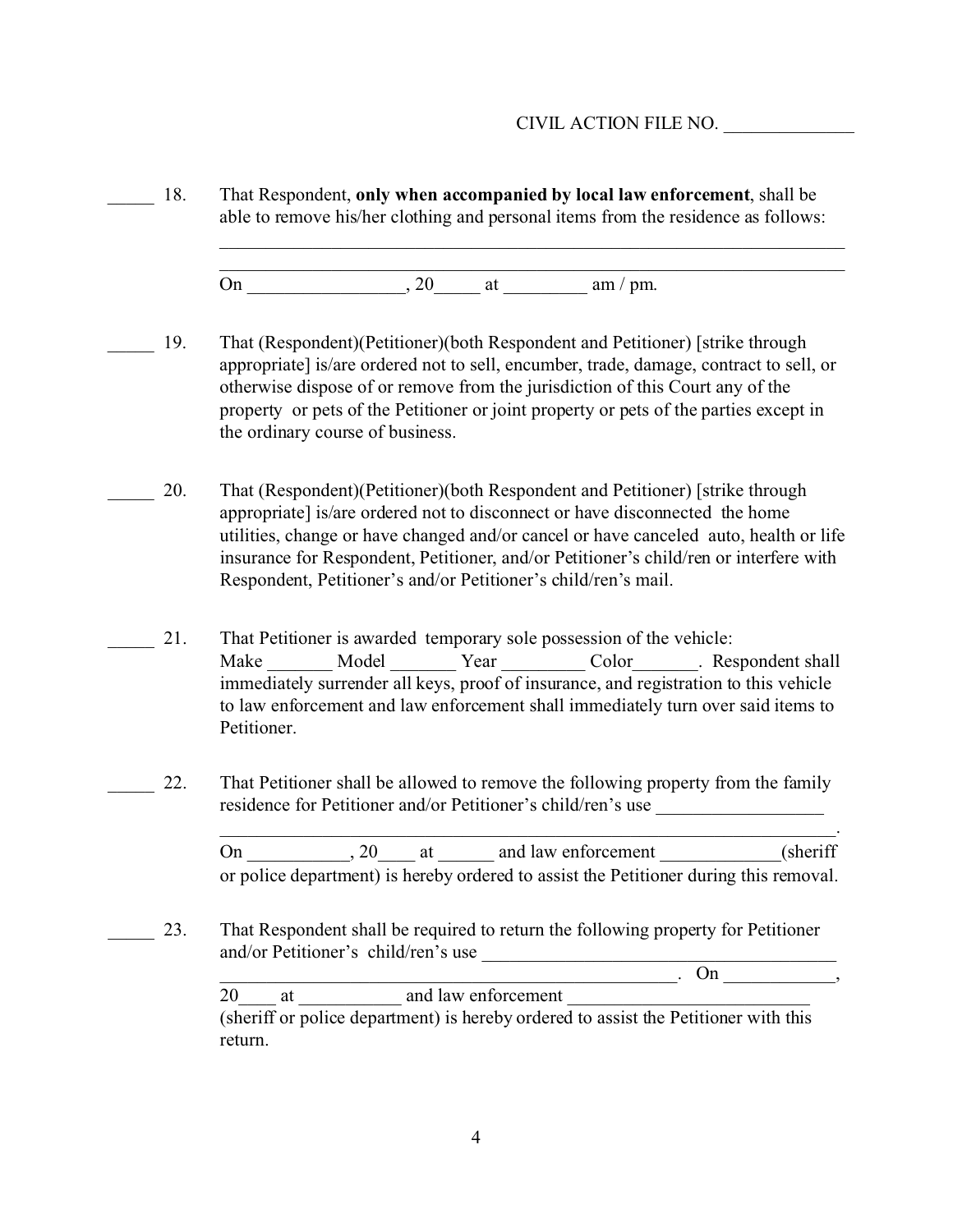|  | CIVIL ACTION FILE NO. |  |
|--|-----------------------|--|
|  |                       |  |

| SO ORDERED this day of | , 20                            |
|------------------------|---------------------------------|
|                        | JUDGE, SUPERIOR COURT<br>County |

**Violation of the above Order may be punishable by arrest.**

### **NOTICE TO RESPONDENT**

- **1. Violation of this Order may result in immediate arrest and criminal prosecution that may result in jail time and/or fines and/or may subject you to prosecution and penalties for contempt of court.**
- **2. This Order shall remain in effect unless specifically superceded by a subsequent signed and filed Order, by operation of law, or by Order of dismissal, whichever occurs first. Only this Court can void, modify or dismiss this Order. Either party may ask this Court to change or dismiss this Order.**
- **3. A person commits the offense of Aggravated Stalking when such person, in violation of a temporary or permanent protective Order prohibiting this behavior follows, places under surveillance, or contacts Petitioner on public or private property for the purpose of harassing and intimidating the other person. This activity can subject the Respondent to arrest and prosecution for felony Aggravated Stalking, which carries penalties of imprisonment for not less than 1 year nor more than 10 years and a fine of up to \$10,000.00.**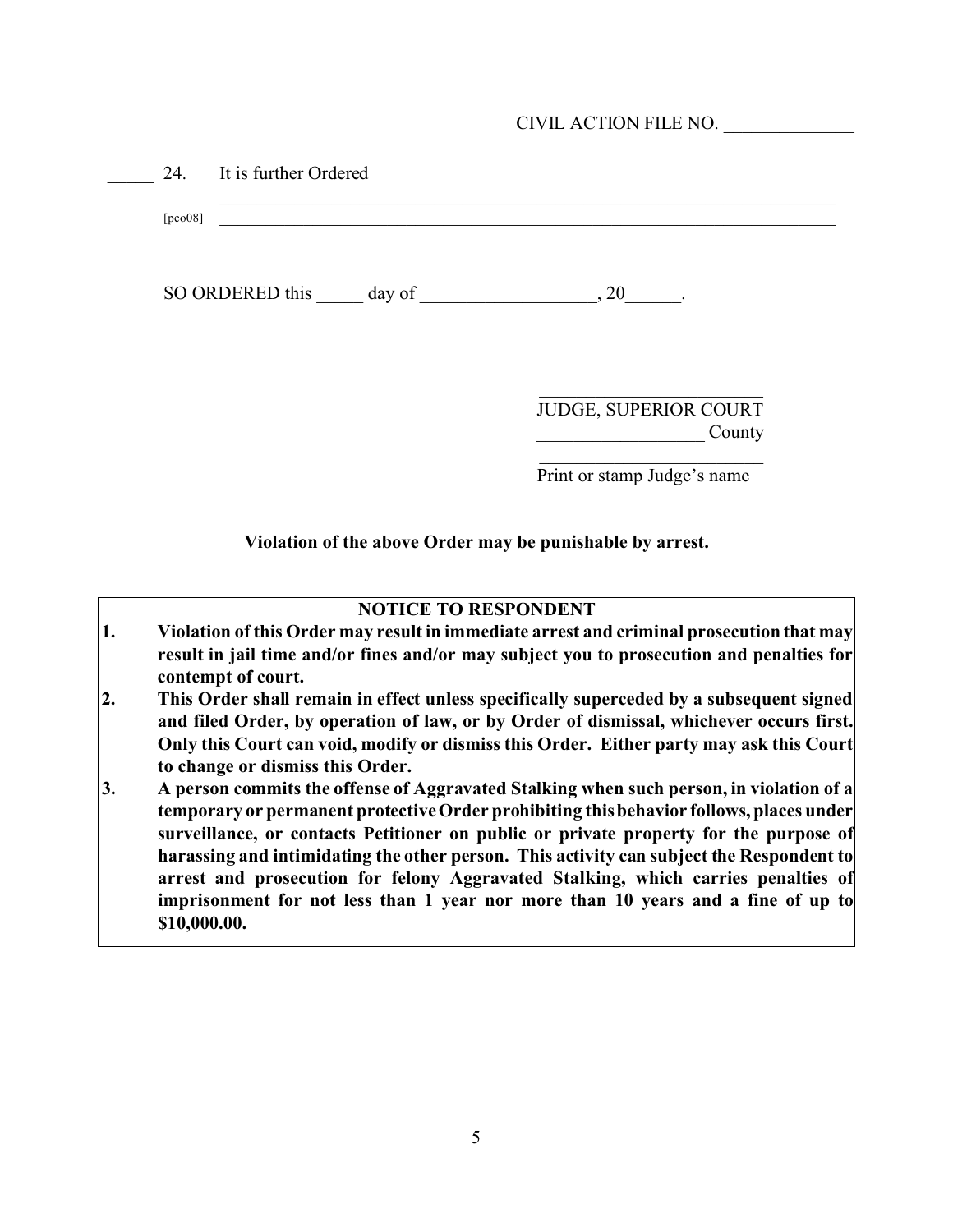Pursuant to O.C.G.A. Section 19-13-3, Petitioner assisted by

Name: \_\_\_\_\_\_\_\_\_\_\_\_\_\_\_\_\_\_\_\_\_\_\_\_\_ Address: \_\_\_\_\_\_\_\_\_\_\_\_\_\_\_\_\_\_\_\_\_\_\_

\_\_\_\_\_\_\_\_\_\_\_\_\_\_\_\_\_\_\_\_\_\_\_\_\_\_\_\_\_\_\_ Telephone: \_\_\_\_\_\_\_\_\_\_\_\_\_\_\_\_\_\_\_\_\_

Note to Judges: This form is promulgated as a Uniform Superior Court Rule under the auspices of O.C.G.A. § 19-13-53. To order a specific provision, please initial in the space provided. The court should delete or otherwise make inoperative any provision in the standardized form which is not supported by the evidence in the case and in order to comply with the court's application of the law and facts to an individual case.